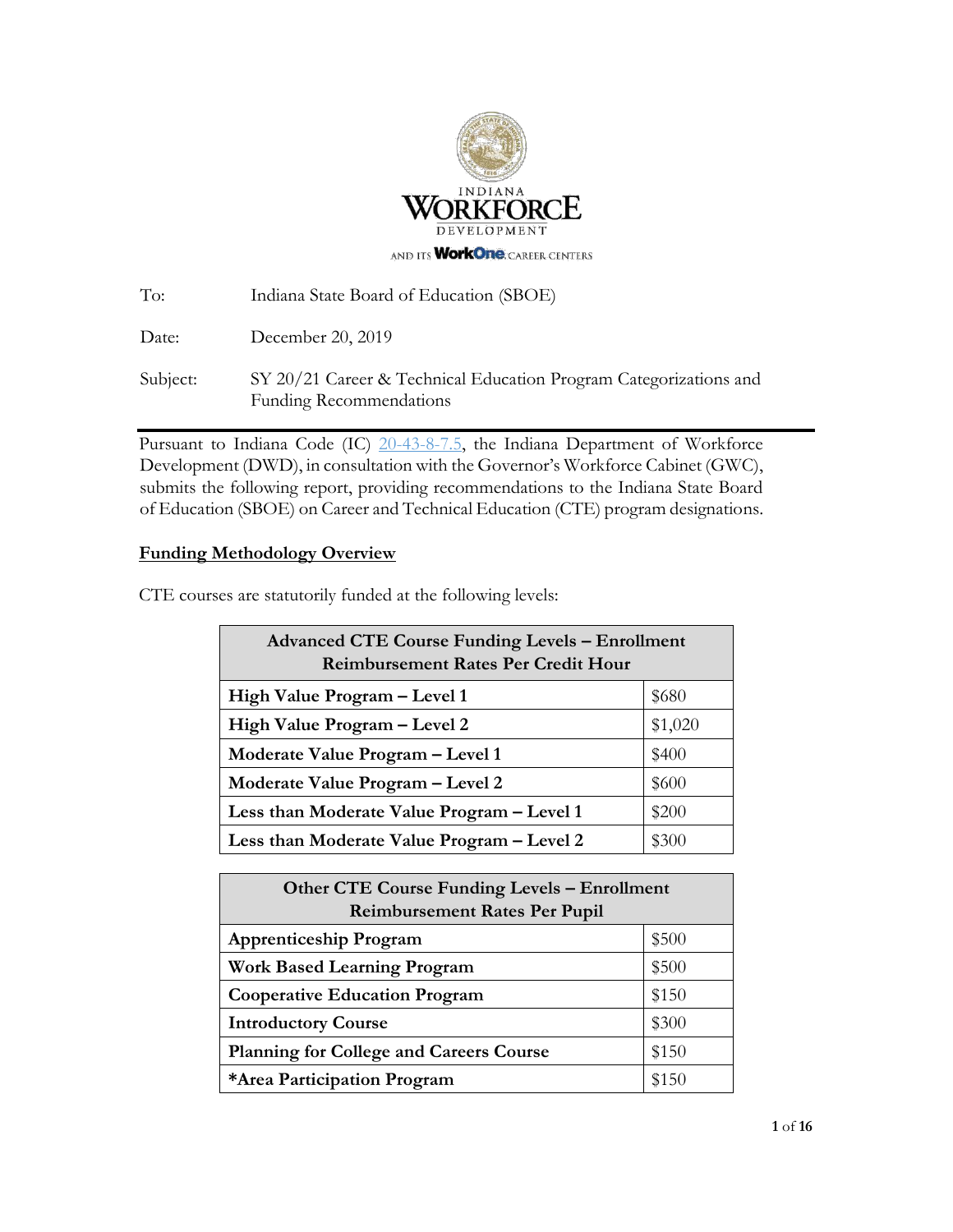InTERS, Indiana's CTE student data collection portal, is used to verify the amount of Additional Pupil Count (APC) funds schools receive via state tuition support for CTE program needs. The Office of CTE provides the Indiana Department of Education all data necessary for the calculation of the CTE grant amount found at IC 20-43-8, generally referred to as 30A data for inclusion in state tuition support to schools. These counts are generated by reported student enrollments for the current school year in state approved CTE courses.

Beginning with the 2020-2021 school year, the Office of CTE will enact business rules within InTERS to match course requirements as detailed in the bulleted lists found in the state approved 2020-2021 Course Titles and Descriptions to enrollments. The requirements in the bulleted list will be used if there is contradictory language in the description. Enrollments in the InTERS system that do not match the course requirements will be flagged; flagged enrollments will not qualify for APC funding. Course requirements include, but are not limited to, the required semesters for the course and the required prerequisites. During this transition period, concurrent enrollments in required prerequisites will be allowed to meet course requirements. Language in the state approved 2020-2021 Course Titles and Descriptions will take precedent over language in any other CTE course documentation, including course standards and frameworks.

## **CIP-SOC Crosswalk**

In 2017, representatives from the private sector, DOE, DWD, secondary/postsecondary education, and other interest groups developed a crosswalk of CTE courses (CIP) to relevant occupations (SOC). The standards of each course were evaluated to determine what skills would be gained by the students from the CTE instruction that most directly aligned to skills necessary to enter and be prepared for certain occupations. The occupations associated with each course in the crosswalk were then scored per the occupational ranking methodology (referenced below) to determine a value for the course and its subsequent funding level.

The same CIP-SOC crosswalk was used for SY 20/21 CTE course recommendations as was utilized and adopted by the SBOE for SY 18/19 courses unless standards for a course changed or a new CTE course was adopted by SBOE.<sup>1</sup>

### **Occupational Ranking Methodology**

DWD used the IN Demand Ranking methodology to evaluate demand and wage for occupations associated with CTE courses per IC 20-43-8. Each occupation was evaluated on a decile scoring system across five variables, which was then summarized to equate to an overall value of between 1 and 5.<sup>2</sup> This was the same methodology that was used and adopted by the SBOE for SY18/19 CTE course designations.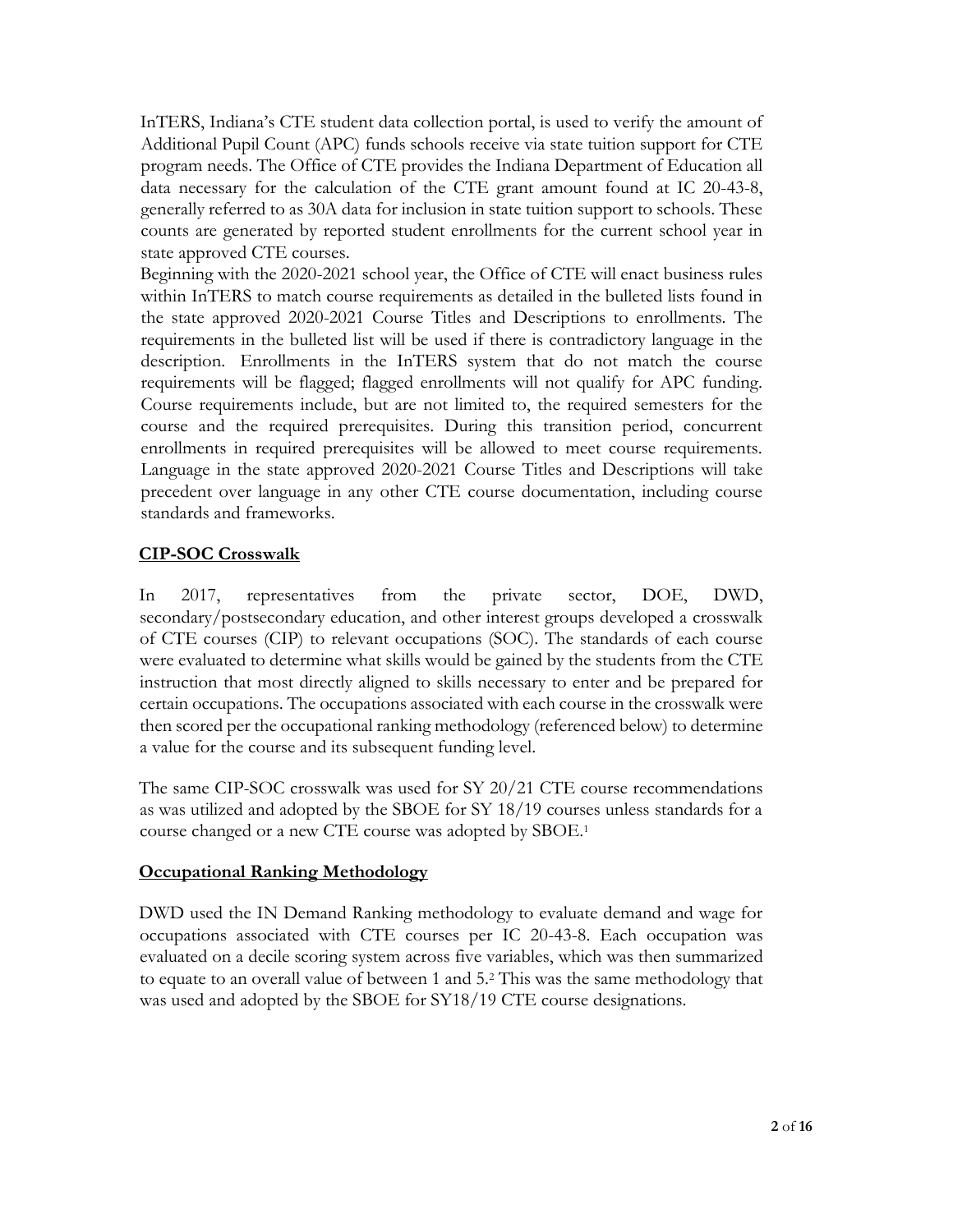#### **Scoring Mechanism**

IN Demand Ranking scores of each occupation were summed and averaged to equate to an overall CTE course score. Less than moderate value CTE courses scored within a 0.00-2.99 threshold. Moderate value CTE courses scored within a 3.00-3.49 threshold, and high value CTE courses scored between 3.5 and 5.00.

| Flame Funding Levels with Flames Threshold |                        |                                                 |  |  |  |
|--------------------------------------------|------------------------|-------------------------------------------------|--|--|--|
| <b>Course Designation</b>                  | <b>Flame Threshold</b> | Reimbursement Rate (per Credit,<br>Max of $3$ ) |  |  |  |
| Less than Moderate Value                   | $0.00 - 2.99$          | \$200                                           |  |  |  |
| Moderate Value                             | $3.00 - 3.49$          | \$400                                           |  |  |  |
| High Value                                 | $3.50 - 5.00$          | \$680                                           |  |  |  |

<sup>1</sup> 2017 CTE Course Recommendations <u>Memo</u> provides more information on the process used to develop the CIP-SOC crosswalk. <sup>2</sup>

[IN Demand Ranking](https://netsolutions.dwd.in.gov/new/INDemandMethodology.pdf) [Methodology:](https://netsolutions.dwd.in.gov/new/INDemandMethodology.pdf) Each occupation in Indiana is designated a 1-10 score in 5 categories: Total Openings (X2), Growth Openings for both short term and long term outlook, Percentage Change, Real Time Labor Market Information, and Wages using 2016- 2018 Short Term Projections and 2014-2024 Long Term Projections and Bureau of Labor Statistics Occupational Employment Statistics wage estimates. The scoring method is determined by deciles or, in other words, a percentile system ranging from the 90'th percentile down to the 10'th percentile and under. The averaged total for each occupation is then divided by two to produce an Indiana Demand Ranking in both outlooks. Lastly, both the short term and long term outlook Indiana Demand Ranking scores for each occupation are averaged to calculate the occupation's final rating. Because occupational demand drives the ranking of occupations, median wage levels can vary within each scoring threshold, however wage rules are in place to prevent low wage, high demand occupations from scoring highly. Any occupation scoring 3 or 4 (out of 10) in the wage category cannot score higher than 3 flames, and any occupation scoring 1 or 2 (out of 10) in the wage category cannot score higher than 2 flames.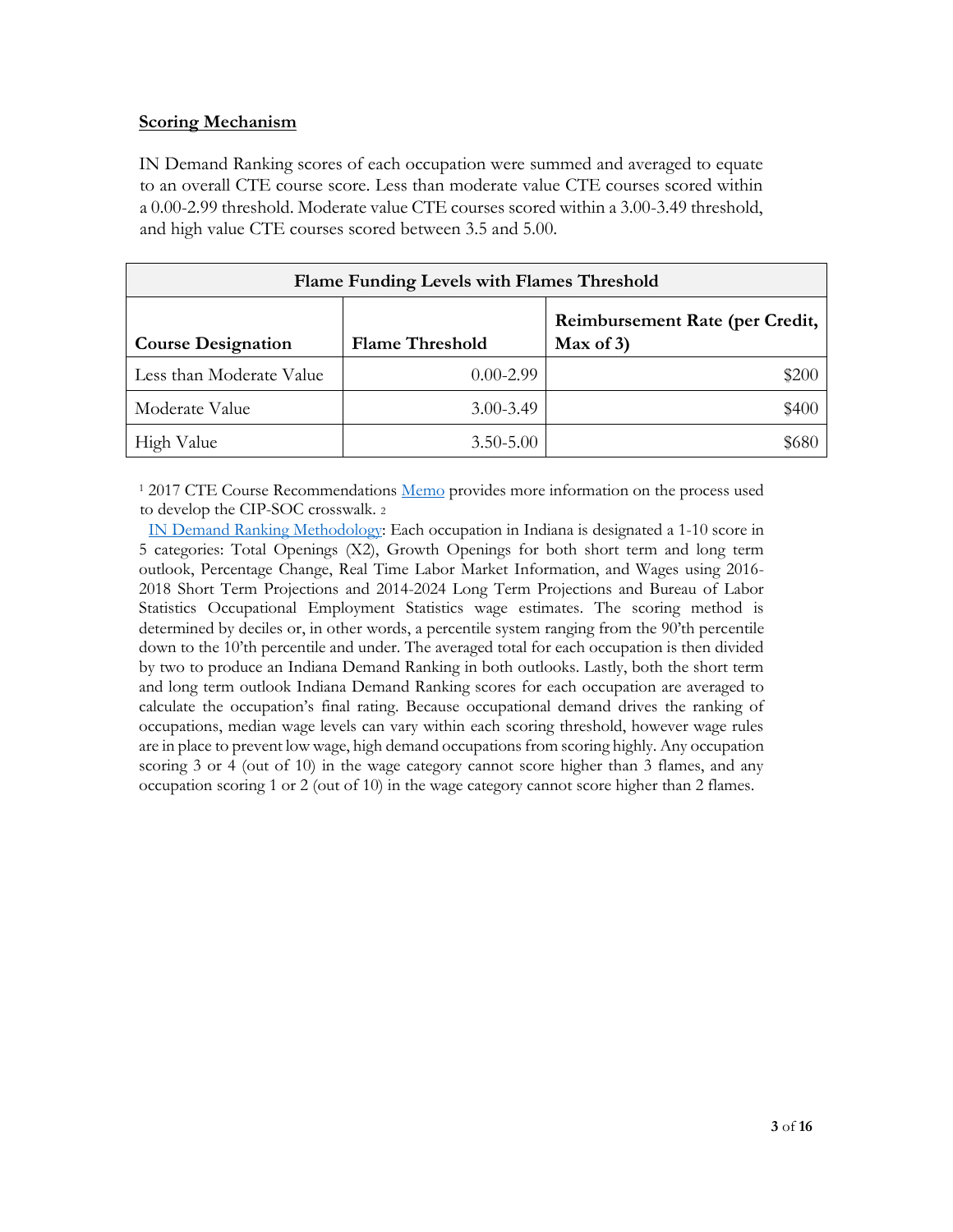| <b>IDOE</b><br>Course<br>Code | <b>IDOE</b> Course Name                                                                        | Cluster/Subject<br>Area | <b>Credits</b><br>Per<br>Semester | Max<br><b>Credits</b><br>Allowed | <b>CTE</b><br>Funding<br><b>Threshold</b> | <b>CTE</b><br>Funding<br>Level |
|-------------------------------|------------------------------------------------------------------------------------------------|-------------------------|-----------------------------------|----------------------------------|-------------------------------------------|--------------------------------|
| 5530                          | 3-D Computer<br>Animation and<br>Visualization                                                 | AV                      | $1 - 3$                           | 6                                | Less Than<br>Moderate<br>Value            | \$200                          |
| 5268                          | Administrative and<br>Office Management                                                        | <b>BME</b>              | $1 - 2$                           | $\overline{4}$                   | High Value<br>Level 2                     | \$1,020                        |
| 4522                          | <b>Advanced Accounting</b>                                                                     | <b>BME</b>              | $\mathbf{1}$                      | $\overline{2}$                   | High Value                                | \$680                          |
| 6146                          | <b>Advanced CTE College</b><br>Credit: Advanced<br>Manufacturing (NEW)                         | <b>ADV MAN</b>          | $1 - 3$                           | 6                                | Pilot                                     | \$300                          |
| 6130                          | <b>Advanced CTE College</b><br>Credit: Agriculture<br>(NEW)                                    | AG                      | $1 - 3$                           | 6                                | Pilot                                     | \$300                          |
| 6132                          | <b>Advanced CTE College</b><br>Credit: Architecture and<br>Construction (NEW)                  | A&C                     | $1 - 3$                           | 6                                | Pilot                                     | \$300                          |
| 6134                          | <b>Advanced CTE College</b><br>Credit: Arts, AV Tech<br>and Communication<br>(NEW)             | AV                      | $1 - 3$                           | 6                                | Pilot                                     | \$300                          |
| 6142                          | <b>Advanced CTE College</b><br>Credit: Business,<br>Marketing and<br>Entrepreneurship<br>(NEW) | <b>BME</b>              | $1 - 3$                           | 6                                | Pilot                                     | \$300                          |
| 6140                          | <b>Advanced CTE College</b><br>Credit: Education and<br>Training (NEW)                         | ED &TN                  | $1 - 3$                           | 6                                | Pilot                                     | \$300                          |
| 6138                          | <b>Advanced CTE College</b><br>Credit: Health Science<br>(NEW)                                 | <b>HS</b>               | $1 - 3$                           | 6                                | Pilot                                     | \$300                          |
| 6120                          | <b>Advanced CTE College</b><br>Credit: Hospitality and<br>Human Services (NEW)                 | <b>HHS</b>              | $1 - 3$                           | 6                                | Pilot                                     | \$300                          |
| 6022                          | <b>Advanced CTE College</b><br>Credit: Information<br>Technology (NEW)                         | ${\rm IT}$              | $1 - 3$                           | 6                                | Pilot                                     | \$300                          |

# **2020-21 State CTE Funding**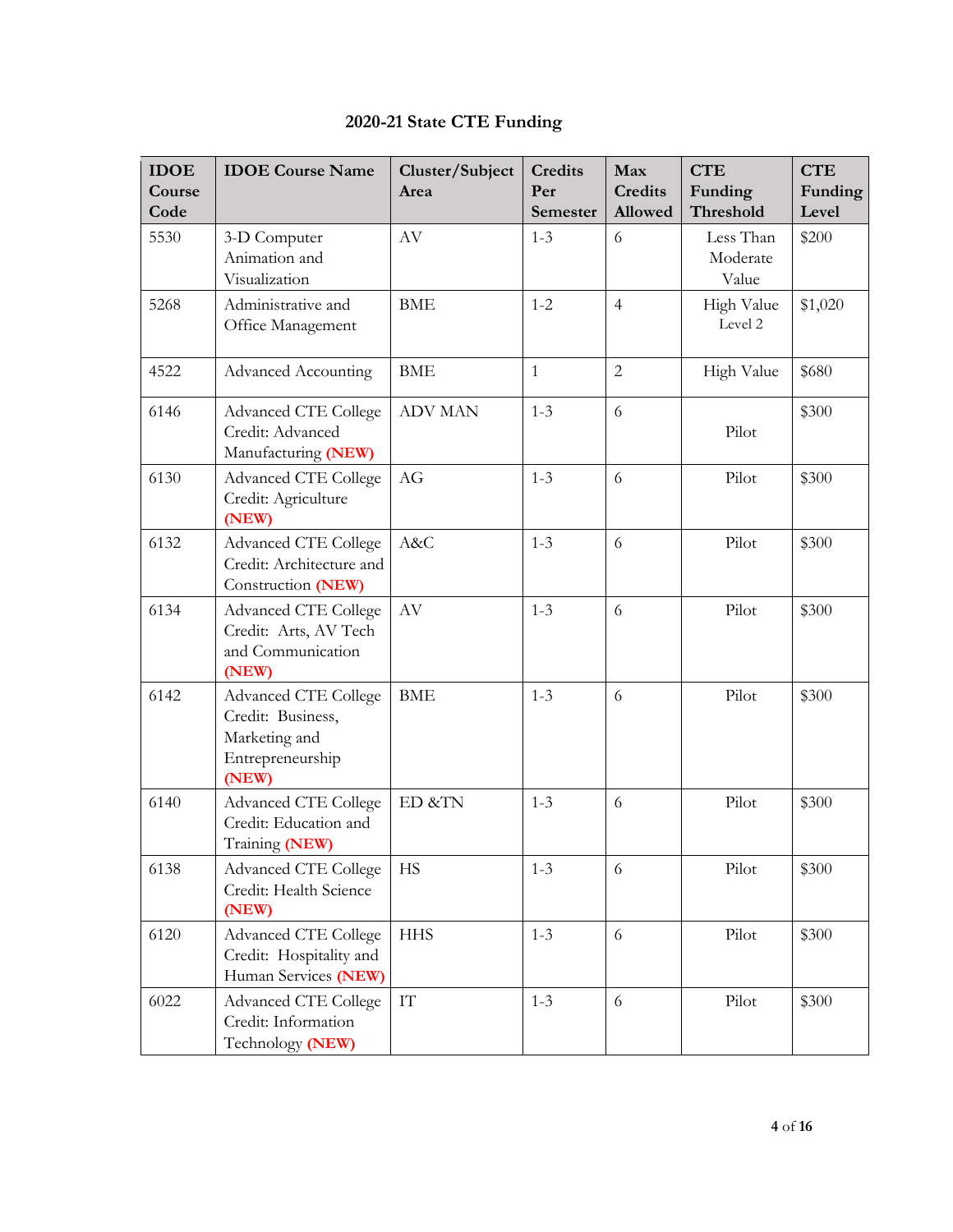| 6136 | <b>Advanced CTE College</b><br>Credit: Public Safety<br>(NEW)  | <b>PS</b>      | $1 - 3$      | 6              | Pilot                        | \$300   |
|------|----------------------------------------------------------------|----------------|--------------|----------------|------------------------------|---------|
| 6126 | <b>Advanced CTE College</b><br>Credit: STEM (NEW)              | <b>STEM</b>    | $1 - 3$      | 6              | Pilot                        | \$300   |
| 6128 | <b>Advanced CTE College</b><br>Credit: Transportation<br>(NEW) | T&L            | $1 - 3$      | 6              | Pilot                        | \$300   |
| 5360 | Advanced Child<br>Development                                  | ED & TN        | $\mathbf{1}$ | $\overline{2}$ | Introductory                 | \$300   |
| 5070 | Advanced Life Science:<br>Animals (L)                          | AG             | $\mathbf{1}$ | $\overline{2}$ | Moderate<br>Value            | \$400   |
| 5072 | Advanced Life Science:<br>Foods (L)                            | AG             | $\mathbf{1}$ | $\overline{c}$ | Moderate<br>Value            | \$400   |
| 5074 | Advanced Life Science:<br>Plants and Soils (L)                 | AG             | $\mathbf{1}$ | $\overline{2}$ | Moderate<br>Value            | \$400   |
| 5608 | Advanced<br>Manufacturing I                                    | <b>ADV MAN</b> | $1 - 3$      | 6              | High Value<br>(Level 1)      | \$680   |
| 5606 | Advanced<br>Manufacturing II                                   | <b>ADV MAN</b> | $1 - 3$      | 6              | High Value<br>(Level 2)      | \$1,020 |
| 4880 | Advanced<br>Manufacturing: Special<br>Topics (NEW)             | <b>ADV MAN</b> | $1 - 3$      | 6              | Pilot                        | \$300   |
| 5340 | Advanced Nutrition and<br>Wellness                             | <b>HHS</b>     | $\mathbf{1}$ | $\overline{2}$ | Introductory                 | \$300   |
| 5518 | Aerospace Engineering                                          | <b>STEM</b>    | $\mathbf{1}$ | $\overline{2}$ | Moderate<br>Value<br>Level 2 | \$600   |
| 5002 | Agribusiness<br>Management                                     | AG             | 1            | $\overline{2}$ | Moderate<br>Value            | \$400   |
| 5088 | Agriculture Power,<br>Structure and<br>Technology              | AG             | $1 - 3$      | 6              | High Value                   | \$680   |
| 6150 | Agriculture: Special<br>Topics (NEW)                           | AG             | $1 - 3$      | 6              | Pilot                        | \$300   |
| 5276 | Anatomy & Physiology                                           | <b>HS</b>      | $\mathbf{1}$ | $\overline{2}$ | High Value                   | \$680   |
| 5008 | Animal Science                                                 | AG             | $\mathbf{1}$ | $\overline{2}$ | Moderate<br>Value            | \$400   |
| 6148 | Apprenticeship (NEW)                                           | <b>CTE WBL</b> | $1 - 3$      | 6              | Apprenticeship               | \$500   |
| 5654 | Architecture and<br>Construction: Special<br>Topics (NEW)      | A&C            | $1 - 3$      | 6              | Pilot                        | \$300   |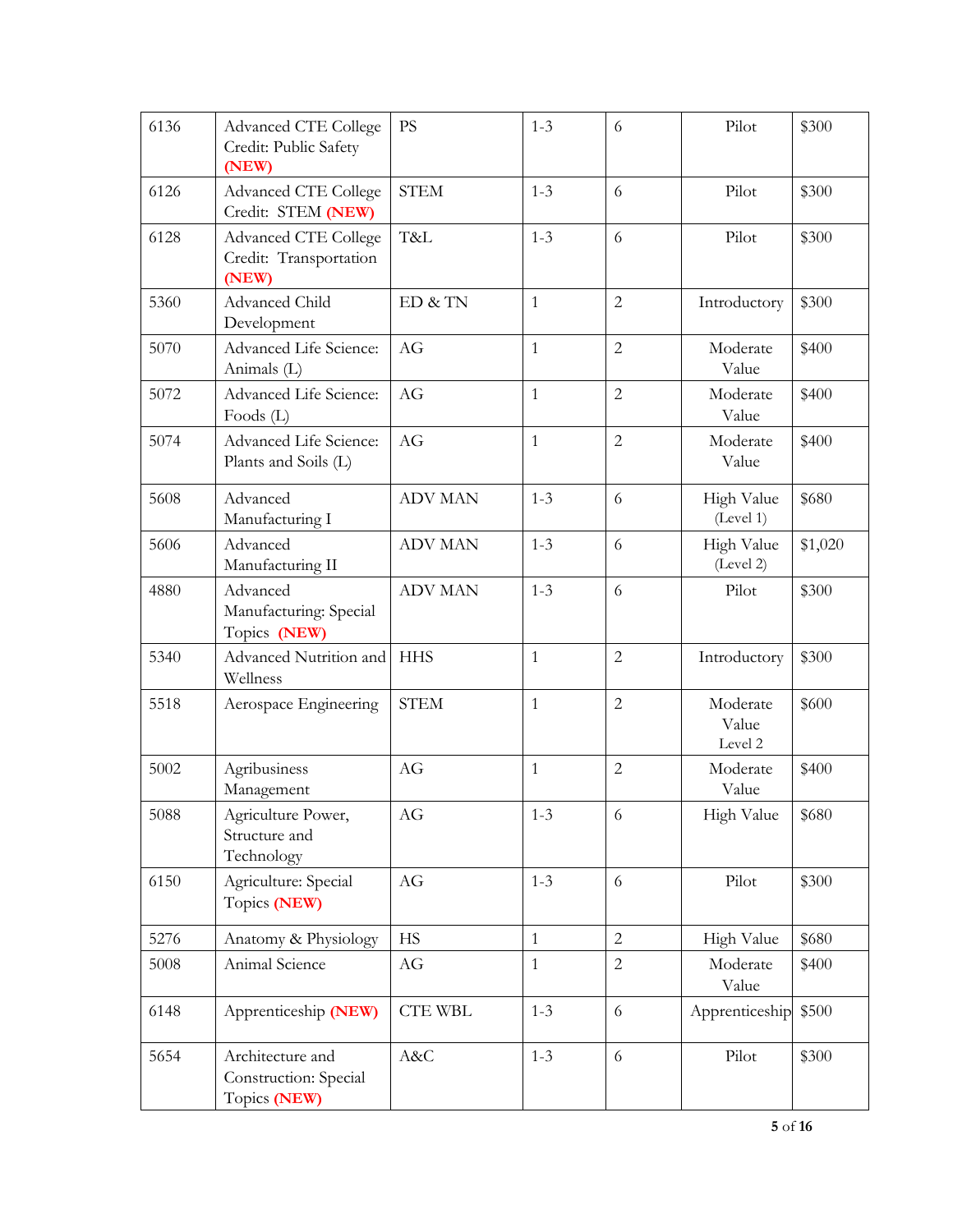| 5640 | Architectural Drafting<br>and Design I                      | A&C        | $1 - 3$      | 6              | Moderate<br>Value<br>Level 1 | \$400 |
|------|-------------------------------------------------------------|------------|--------------|----------------|------------------------------|-------|
| 5652 | Architectural Drafting<br>and Design II                     | A&C        | $1 - 3$      | 6              | Moderate<br>Value<br>Level 2 | \$600 |
| 4576 | Arts, AV Tech and<br>Communication: Special<br>Topics (NEW) | $\rm{AV}$  | $1 - 3$      | 6              | Pilot                        | \$300 |
| 5514 | Automotive Collision<br>Repair I                            | T&L        | $1 - 3$      | 6              | Moderate<br>Value<br>Level 1 | \$400 |
| 5544 | Automotive Collision<br>Repair II                           | T&L        | $1 - 3$      | 6              | Moderate<br>Value<br>Level 2 | \$600 |
| 5510 | <b>Automotive Services</b><br>Technology I                  | T&L        | $1 - 3$      | 6              | Moderate<br>Value<br>Level 1 | \$400 |
| 5546 | Services<br>Automotive<br>Technology II                     | T&L        | $1 - 3$      | 6              | Moderate<br>Value<br>Level 2 | \$600 |
| 5524 | <b>Aviation Flight</b>                                      | T&L        | $1 - 3$      | 6              | High<br>Value                | \$680 |
| 5520 | Aviation Maintenance I                                      | T&L        | $1 - 3$      | 6              | Moderate<br>Value<br>Level 1 | \$400 |
| 5522 | Aviation Maintenance<br>$\rm II$                            | T&L        | $1 - 3$      | 6              | Moderate<br>Value<br>Level 2 | \$600 |
| 5528 | Aviation Operations                                         | T&L        | $1 - 3$      | 6              | Moderate<br>Value            | \$400 |
| 5258 | Banking and<br><b>Investment Capstone</b>                   | <b>BME</b> | $1 - 3$      | 6              | Moderate<br>Value<br>Level 2 | \$600 |
| 5344 | Biochemistry of Foods                                       | <b>HHS</b> | $\mathbf{1}$ | $\overline{2}$ | Moderate<br>Value            | \$400 |
| 5219 | Biomedical Innovation                                       | <b>HS</b>  | $\mathbf{1}$ | $\overline{c}$ | High Value<br>Level 1        | \$680 |
| 5593 | Building & Facilities<br>Maintenance I                      | A&C        | $1 - 3$      | 6              | Moderate<br>Value<br>Level 1 | \$400 |
| 5594 | Building & Facilities<br>Maintenance II                     | A&C        | $1 - 3$      | 6              | Moderate<br>Value<br>Level 2 | \$600 |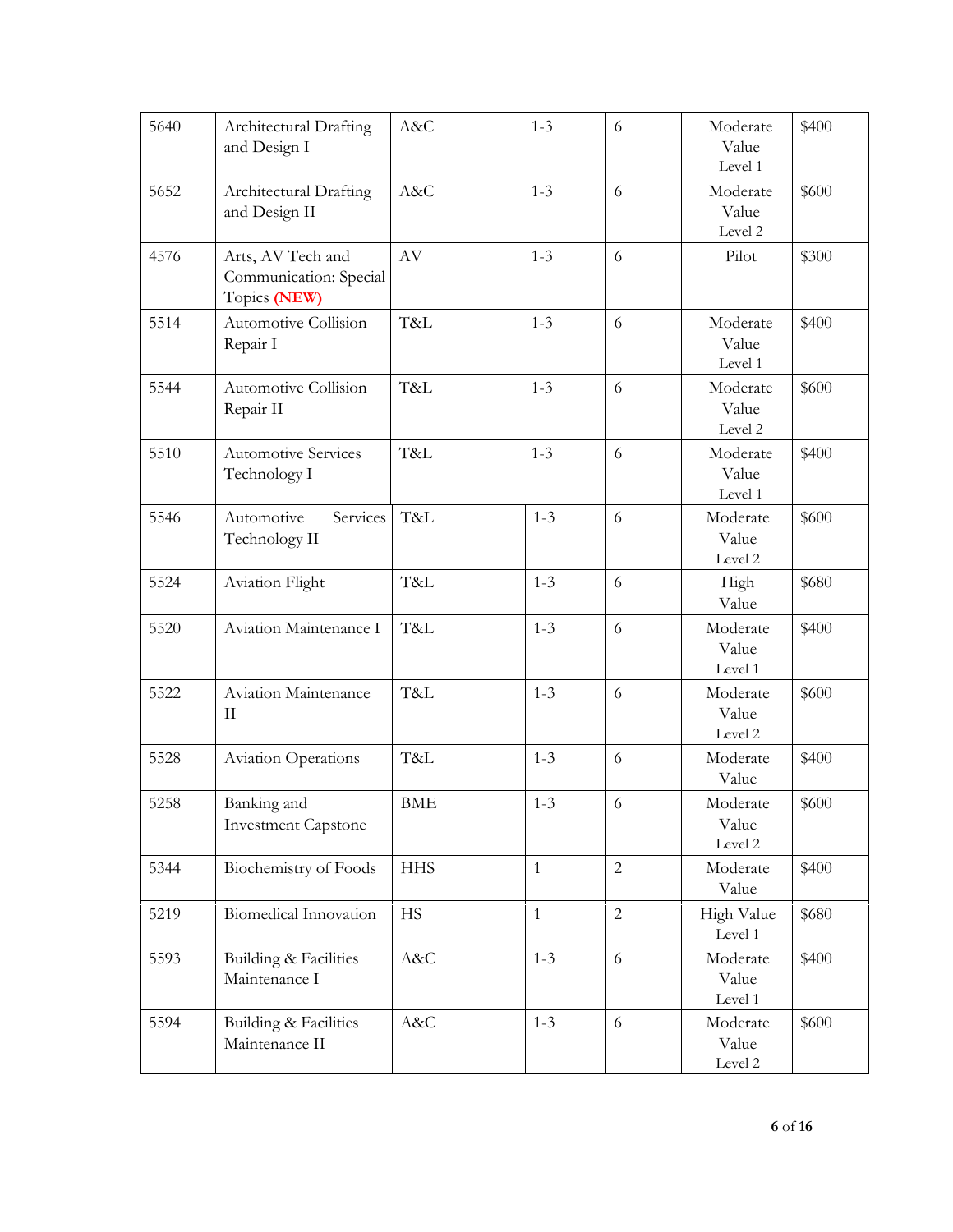| 5592 | Building and Facilities<br>Management I                              | A&C            | $1 - 3$      | 6              | High Value<br>Level 1          | \$680   |
|------|----------------------------------------------------------------------|----------------|--------------|----------------|--------------------------------|---------|
| 5595 | Building and Facilities<br>Management II                             | A&C            | $1 - 3$      | 6              | High Value<br>Level 2          | \$1,020 |
| 4560 | Business Law and<br>Ethics                                           | <b>BME</b>     | $\mathbf{1}$ | $\overline{2}$ | Less Than<br>Moderate<br>Value | \$200   |
| 5968 | Business, Marketing and<br>Entrepreneurship:<br>Special Topics (NEW) | <b>BME</b>     | $1 - 3$      | 6              | Pilot                          | \$300   |
| 5239 | Career & Technical<br><b>Education Pilot Course</b>                  | <b>CTE</b>     | $1 - 3$      | 6              | Pilot                          | \$300   |
| 5650 | Civil Engineering and<br>Architecture                                | <b>STEM</b>    | $\mathbf{1}$ | $\overline{2}$ | High Value<br>Level 2          | \$1,020 |
| 5570 | Commercial<br>Photography                                            | $\rm{AV}$      | $1 - 3$      | 6              | Less than<br>Moderate<br>Value | \$200   |
| 5534 | Computer Integrated<br>Manufacturing                                 | <b>STEM</b>    | $\mathbf{1}$ | $\overline{2}$ | High Value<br>Level 2          | \$1,020 |
| 4801 | Computer Science I                                                   | <b>STEM</b>    | $1 - 3$      | 6              | High Value<br>Level 1          | \$680   |
| 5236 | Computer Science II                                                  | <b>STEM</b>    | $1 - 3$      | 6              | High Value<br>Level 2          | \$1,020 |
| 5253 | Computer Science III:<br>Cybersecurity Capstone                      | <b>STEM</b>    | $1 - 3$      | 6              | High Value<br>Level 2          | \$1,020 |
| 5250 | Computer Science III:<br>Databases                                   | <b>STEM</b>    | $1 - 3$      | 6              | High Value<br>Level 2          | \$1,020 |
| 5251 | Computer Science III:<br>Informatics                                 | <b>STEM</b>    | $1 - 3$      | 6              | High Value<br>Level 2          | \$1,020 |
| 5249 | Computer Science III:<br>Software Development                        | <b>STEM</b>    | $1 - 3$      | 6              | High Value<br>Level 2          | \$1,020 |
| 5252 | Computer Science III:<br>Special Topics                              | <b>STEM</b>    | $1 - 3$      | 6              | Pilot                          | \$300   |
| 4800 | Computers in Design<br>and Production                                | <b>ADV MAN</b> | $\mathbf{1}$ | $\overline{2}$ | Introductory                   | \$300   |
| 5496 | Construction Trades:<br><b>HVACI</b>                                 | A&C            | $1 - 3$      | 6              | High Value<br>Level 1          | \$680   |
| 5498 | Construction Trades:<br><b>HVAC II</b>                               | A&C            | $1 - 3$      | 6              | High Value<br>Level 2          | \$1,020 |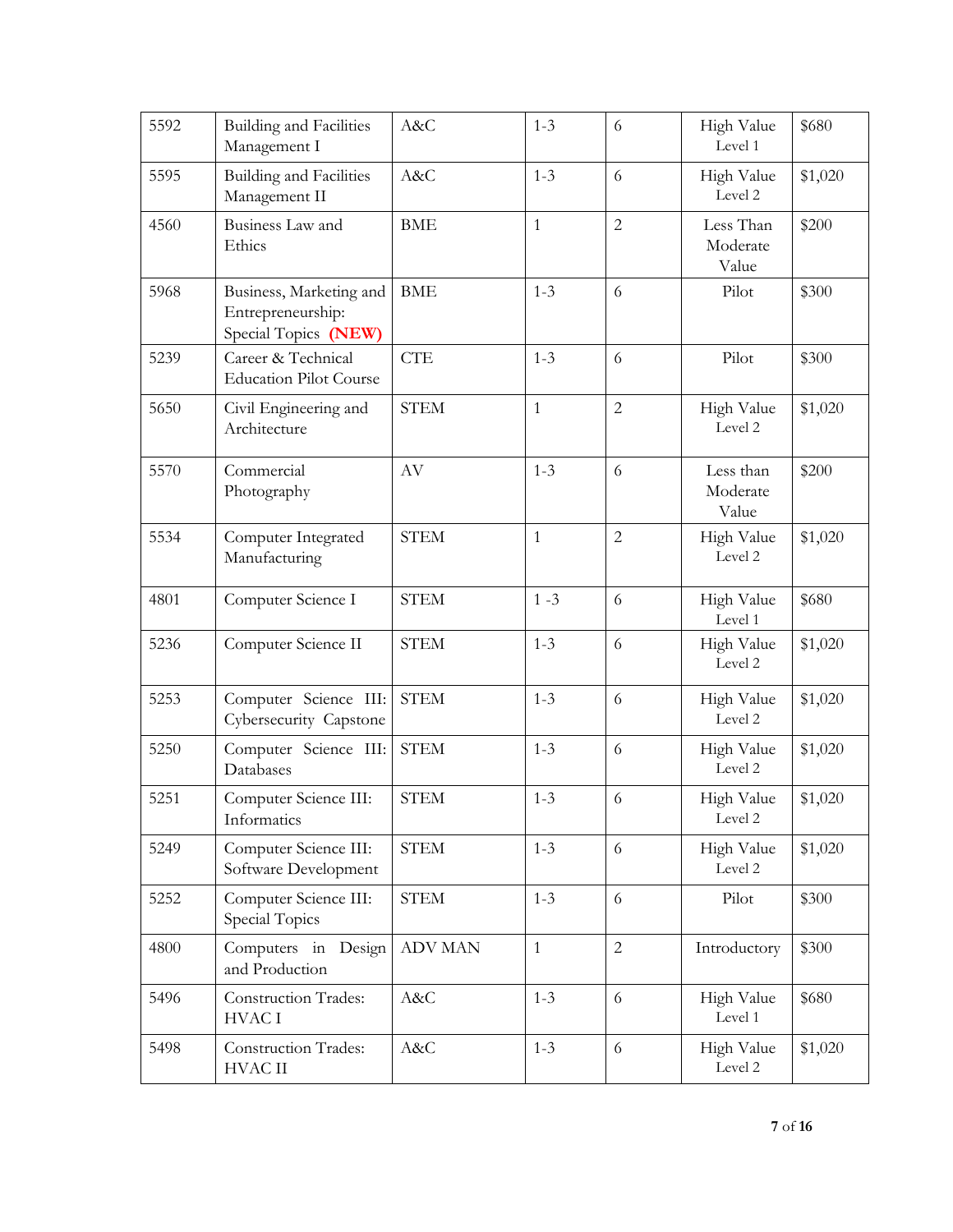| 5580 | Construction Trades I                                              | A&C        | $1 - 3$ | 6          | Moderate<br>Value<br>Level 1              | \$400     |
|------|--------------------------------------------------------------------|------------|---------|------------|-------------------------------------------|-----------|
| 5578 | Construction Trades II                                             | A&C        | $1 - 3$ | 6          | Moderate<br>Value<br>Level 2              | \$600     |
| 4830 | <b>Construction Trades:</b><br>Electrical I                        | A&C        | $1 - 3$ | 6          | High Value<br>Level 1                     | \$680     |
| 4832 | <b>Construction Trades:</b><br>Electrical II                       | A&C        | $1 - 3$ | 6          | High Value<br>Level 2                     | \$1,020   |
| 5497 | <b>Construction Trades:</b><br>Heavy Equipment I                   | A&C        | $1 - 3$ | 6          | High Value<br>Level 1                     | \$680     |
| 5495 | <b>Construction Trades:</b><br>Heavy Equipment II                  | A&C        | $1 - 3$ | 6          | High Value<br>Level 2                     | \$1,020   |
| 6162 | Cooperative Education                                              | <b>WBL</b> |         |            | Cooperative<br>Education                  | \$150     |
| 5802 | Cosmetology I                                                      | <b>HHS</b> | $1 - 3$ | 6          | Less Than<br>Moderate<br>Value<br>Level 1 | \$200     |
| 5806 | Cosmetology II                                                     | <b>HHS</b> | $1 - 3$ | 6          | Less Than<br>Moderate<br>Value<br>Level 2 | \$300     |
| 5822 | Criminal Justice I                                                 | <b>PS</b>  | $1 - 3$ | 6          | Moderate<br>Value<br>Level 1              | \$400     |
| 5824 | *Criminal Justice II                                               | <b>PS</b>  | $1 - 3$ | 6          | *Moderate<br>Value<br>Level 2             | \$600     |
| 5440 | Culinary Arts and<br>Hospitality I                                 | <b>HHS</b> | $1 - 3$ | 6          | Less Than<br>Moderate<br>Value<br>Level 1 | \$200     |
| 5346 | Culinary Arts and<br>Hospitality II: Culinary<br>Arts              | <b>HHS</b> | $1 - 3$ | 6          | Less Than<br>Moderate<br>Value<br>Level 2 | \$300     |
| 5458 | *Culinary Arts and<br>Hospitality II:<br>Hospitality<br>Management | <b>HHS</b> | $1 - 3$ | 6          | *Moderate<br>Value<br>Level 2             | $*$ \$600 |
| 5203 | Dental Careers I                                                   | <b>HS</b>  | $1 - 3$ | 6          | High Value<br>Level 1                     | \$680     |
| 5204 | Dental Careers II                                                  | <b>HS</b>  | $1 - 3$ | $\sqrt{6}$ | High Value<br>Level 2                     | \$1,020   |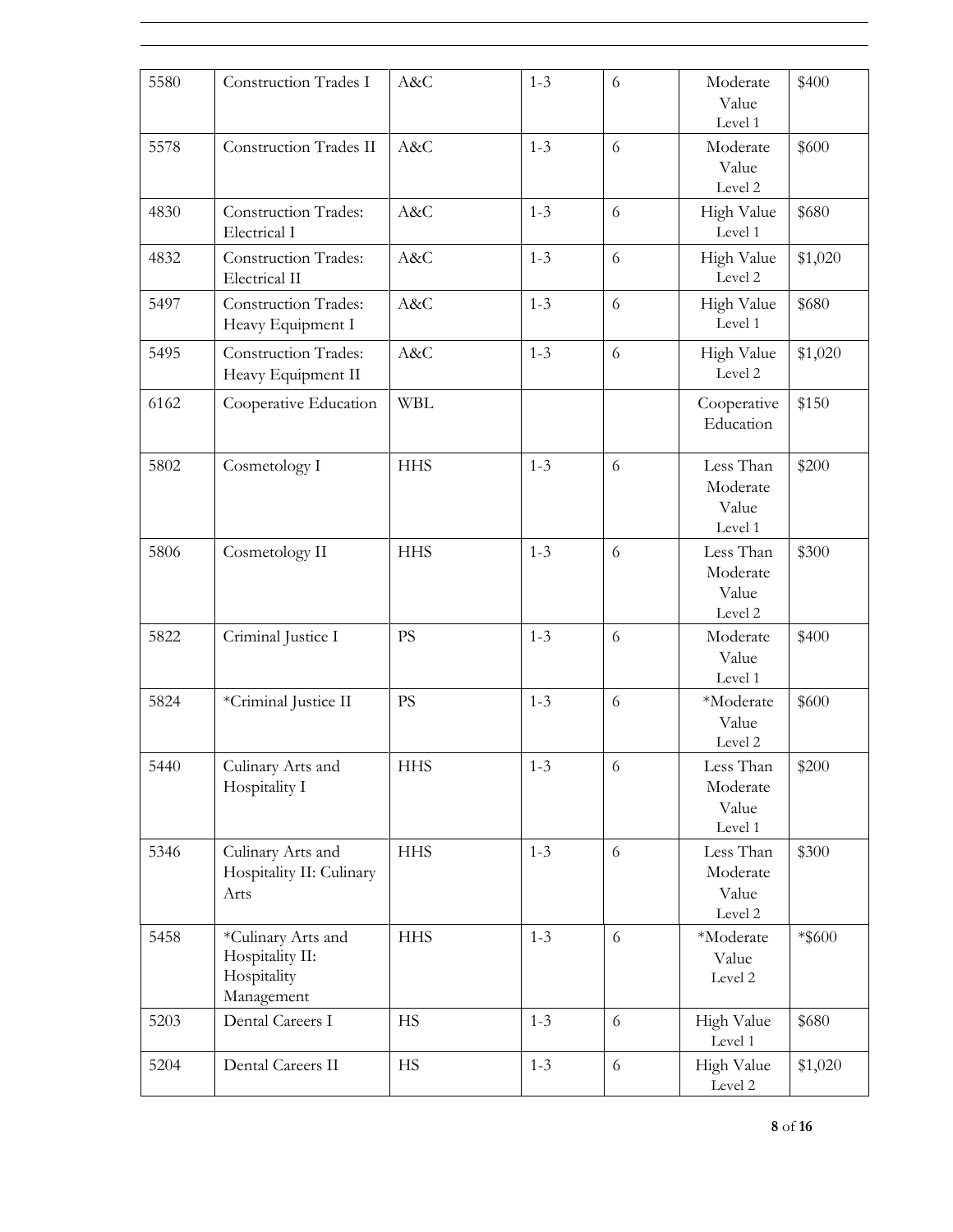| 4834 | Design Fundamentals                                    | $\rm{AV}$   | $\mathbf{1}$ | $\overline{2}$ | Introductory                              | \$300   |
|------|--------------------------------------------------------|-------------|--------------|----------------|-------------------------------------------|---------|
| 5620 | Diesel<br>Service<br>Technology I                      | T&L         | $1 - 3$      | 6              | High Value<br>Level 1                     | \$680   |
| 5624 | Diesel<br>Service<br>Technology II                     | T&L         | $1 - 3$      | 6              | High Value<br>Level 2                     | \$1,020 |
| 5538 | Digital Electronics                                    | <b>STEM</b> | $\mathbf{1}$ | $\overline{2}$ | Moderate<br>Value<br>Level 2              | \$600   |
| 5412 | Early Childhood<br>Education I                         | ED & TRN    | $1 - 3$      | 6              | Moderate<br>Value<br>Level 1              | \$400   |
| 5406 | Early Childhood<br><b>Education II</b>                 | ED & TRN    | $1 - 3$      | 6              | Moderate<br>Value<br>Level 2              | \$600   |
| 5976 | Education and<br>Training: Special Topic<br>(NEW)      | ED & TRN    | $1 - 3$      | 12             | Pilot                                     | \$300   |
| 5408 | <b>Education Professions</b><br>T                      | ED & TRN    | $1 - 3$      | 6              | High Value<br>Level 1                     | \$680   |
| 5404 | <b>Education Professions</b><br>$\rm II$               | ED & TRN    | $1 - 3$      | 6              | High Value<br>Level 2                     | \$1,020 |
| 5684 | Electronics and<br>Computer Technology<br>Ι            | <b>STEM</b> | $1 - 3$      | 6              | Moderate<br>Value<br>Level 1              | \$400   |
| 5694 | Electronics and<br>Computer Technology<br>$\rm II$     | <b>STEM</b> | $1 - 3$      | 6              | Moderate<br>Value<br>Level 2              | \$600   |
| 5210 | <b>Emergency Medical</b><br>Services                   | <b>PS</b>   | $1 - 3$      | 6              | High<br>Value                             | \$680   |
| 5616 | Energy Industry I                                      | A&C         | $1 - 3$      | 6              | Less Than<br>Moderate<br>Value<br>Level 1 | \$200   |
| 5618 | Energy Industry II                                     | A&C         | $1 - 3$      | 6              | Less Than<br>Moderate<br>Value<br>Level 2 | \$300   |
| 4788 | Engineering and<br>Technology: Special<br>Topics (NEW) | <b>STEM</b> | $1 - 3$      | 6              | Pilot                                     | \$300   |
| 5698 | <b>Engineering Design</b><br>and Development           | <b>STEM</b> | $\mathbf{1}$ | $\sqrt{2}$     | Moderate<br>Value                         | \$400   |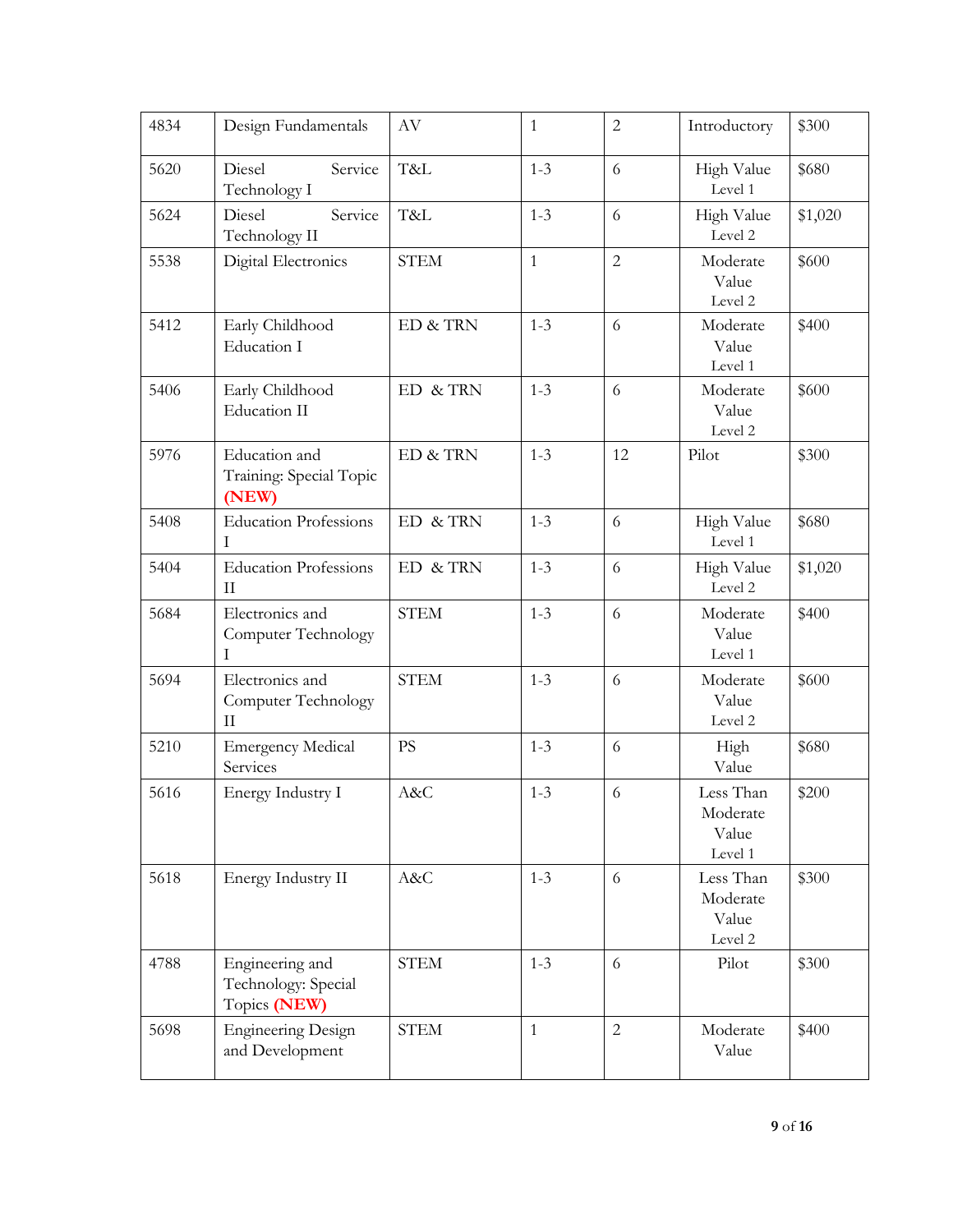| 5966 | *Entrepreneurship and<br>New Ventures<br>Capstone     | <b>BME</b>  | $1 - 3$      | 6              | *Moderate<br>Value<br>Level 2             | $*$ \$600   |
|------|-------------------------------------------------------|-------------|--------------|----------------|-------------------------------------------|-------------|
| 4818 | Environmental<br>Sustainability                       | <b>STEM</b> | $\mathbf{1}$ | $\overline{2}$ | Moderate<br>Value<br>Level 2              | \$600       |
| 5420 | Fashion and Textiles<br>Careers I                     | AV          | $1 - 3$      | 6              | Less Than<br>Moderate<br>Value<br>Level 1 | \$200       |
| 5421 | Fashion and Textiles<br>Careers II                    | AV          | $1 - 3$      | 6              | Less Than<br>Moderate<br>Value<br>Level 2 | \$300       |
| 5820 | Fire and Rescue I                                     | <b>PS</b>   | $1 - 3$      | 6              | Moderate<br>Value<br>Level 1              | \$400       |
| 5826 | Fire and Rescue II                                    | PS          | $1 - 3$      | 6              | Moderate<br>Value<br>Level 2              | \$600       |
| 5102 | Food Science                                          | AG          | $\mathbf{1}$ | $\overline{2}$ | Moderate<br>Value                         | \$400       |
| 5550 | Graphic Design and<br>Layout                          | $\rm{AV}$   | $1 - 3$      | 6              | Moderate<br>Value                         | \$400       |
| 5572 | Graphic Imaging<br>Technology                         | AV          | $1 - 3$      | 6              | Less Than<br>Moderate<br>Value            | \$200       |
| 5282 | Health Science<br>Education I                         | <b>HS</b>   | $1 - 3$      | 6              | High Value<br>Level 1                     | \$680       |
| 5290 | *Health Science<br>Education II: Athletic<br>Training | <b>HS</b>   | $1 - 3$      | 6              | *Moderate<br>Value<br>Level 2             | \$600       |
| 5288 | *Health Science<br>Education II: Medical<br>Forensics | HS          | $1 - 3$      | 6              | *Moderate<br>Value<br>Level 2             | $*$ \$600   |
| 5284 | *Health Science<br><b>Education II: Nursing</b>       | <b>HS</b>   | $1 - 3$      | 6              | *High Value<br>Level 2                    | $*$ \$1,020 |
| 5214 | *Health Science II:<br>Pharmacy                       | <b>HS</b>   | $1 - 3$      | 6              | *High Value<br>Level 2                    | $*$ \$1,020 |
| 5215 | *Health Science II:<br>Physical Therapy               | <b>HS</b>   | $1 - 3$      | 6              | *High Value<br>Level 2                    | $*\$1,020$  |
| 5286 | Health Science II:<br>Special Topics                  | <b>HS</b>   | $1 - 3$      | $\sqrt{6}$     | Pilot                                     | \$300       |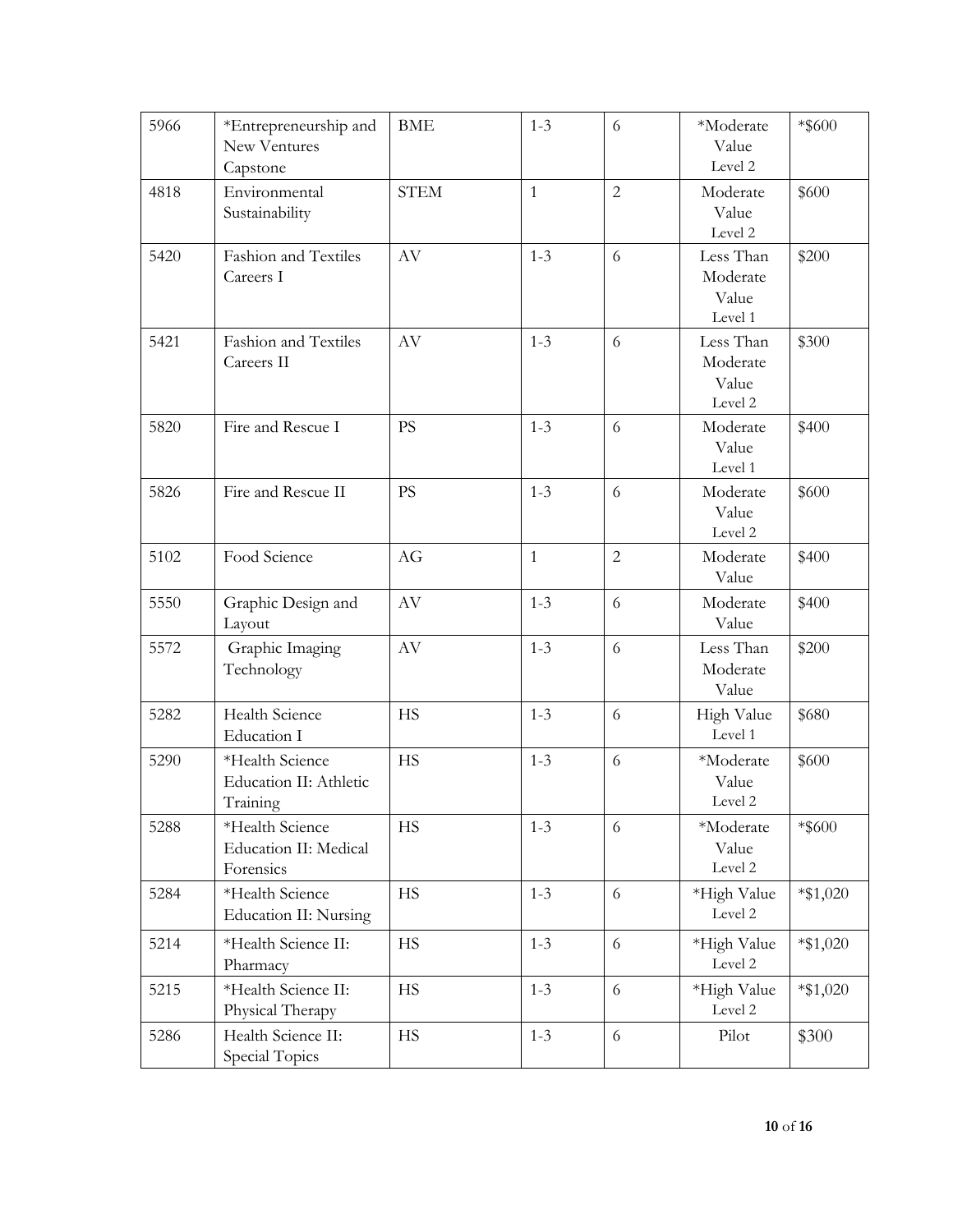| 5132 | Horticultural Science                                      | AG                       | $1 - 3$      | 6              | Less than<br>Moderate<br>Value | \$200   |
|------|------------------------------------------------------------|--------------------------|--------------|----------------|--------------------------------|---------|
| 6152 | Hospitality and Human<br>Services: Special Topics<br>(New) | <b>HHS</b>               | $1 - 3$      | 12             | Pilot                          | \$300   |
| 5352 | Housing and Interior<br>Design Careers I                   | A&C                      | $1 - 3$      | 6              | Moderate<br>Value<br>Level 1   | \$400   |
| 5460 | Housing and Interior<br>Design Careers II                  | A&C                      | $1 - 3$      | 6              | Moderate<br>Value<br>Level 2   | \$600   |
| 5336 | Human and Social<br>Services I                             | <b>HHS</b>               | $1 - 3$      | 6              | High Value<br>Level 1          | \$680   |
| 5462 | Human and Social<br>Services II                            | <b>HHS</b>               | $1 - 3$      | 6              | High Value<br>Level 2          | \$1,020 |
| 5216 | Human Body Systems                                         | <b>HS</b>                | $\mathbf{1}$ | $\overline{c}$ | High Value                     | \$680   |
| 5366 | Human Development<br>and Wellness                          | FACS/CTE                 | $\mathbf{1}$ | $\overline{2}$ | Introductory                   | \$300   |
| 5610 | <b>Industrial Automation</b><br>and Robotics I             | <b>ADV MAN</b>           | $1 - 3$      | 6              | High Value<br>Level 1          | \$680   |
| 5612 | <b>Industrial Automation</b><br>and Robotics II            | <b>ADV MAN</b>           | $1 - 3$      | 6              | High Value<br>Level 2          | \$1,020 |
| 5686 | Industrial Technical<br>Maintenance I                      | <b>ADV MAN</b>           | $1 - 3$      | 6              | Moderate<br>Value<br>Level 1   | \$400   |
| 5688 | <b>Industrial Technical</b><br>Maintenance II              | <b>ADV MAN</b>           | $1 - 3$      | 6              | Moderate<br>Value<br>Level 2   | \$600   |
| 4578 | Information<br>Technology: Special<br>Topics (NEW)         | $\mathcal{I}\mathcal{T}$ | $1 - 3$      | 12             | Pilot                          | \$300   |
| 5230 | Information<br>Technology Support I                        | $\mathbf{I}\mathbf{T}$   | $1 - 3$      | 6              | Moderate<br>Value<br>Level 1   | \$400   |
| 5231 | Information<br>Technology Support II                       | ${\rm IT}$               | $1 - 3$      | 6              | Moderate<br>Value<br>Level 2   | \$600   |
| 5232 | Interactive Media                                          | $\rm{AV}$                | $1 - 3$      | 6              | Less Than<br>Moderate<br>Value | \$200   |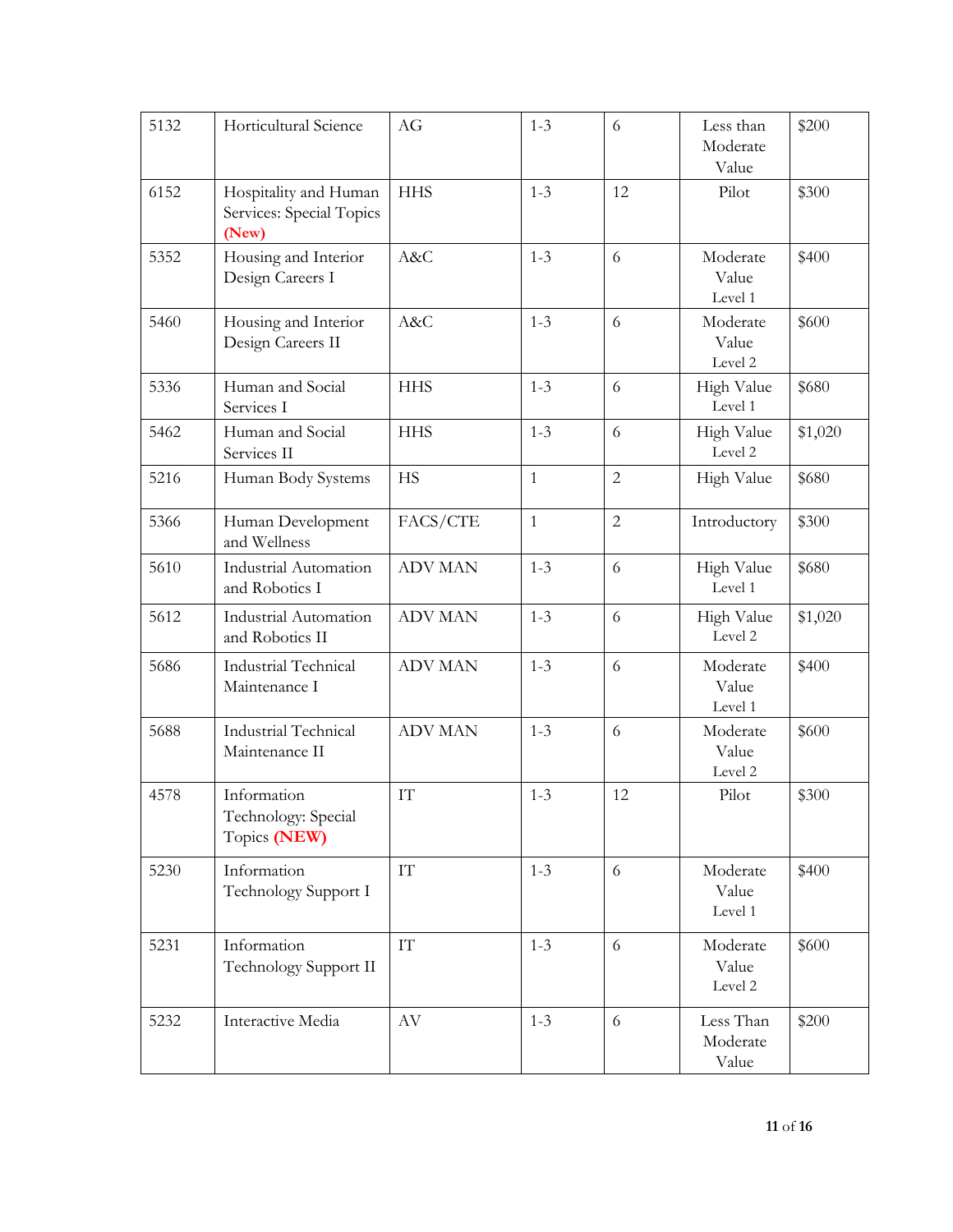| 4524 | Introduction to<br>Accounting                                        | <b>BME</b>     | $\mathbf{1}$ | $\overline{c}$ | Introductory | \$300 |
|------|----------------------------------------------------------------------|----------------|--------------|----------------|--------------|-------|
| 4796 | Introduction to<br>Advanced<br>Manufacturing and<br>Logistics        | <b>ADV MAN</b> | $\mathbf{1}$ | $\overline{2}$ | Introductory | \$300 |
| 5056 | Introduction to<br>Agriculture, Food and<br><b>Natural Resources</b> | AG             | $\mathbf{1}$ | $\overline{c}$ | Introductory | \$300 |
| 4518 | Introduction to<br><b>Business</b>                                   | <b>BME</b>     | $\mathbf{1}$ | $\overline{2}$ | Introductory | \$300 |
| 4790 | Introduction to<br>Communication                                     | AV             | $\mathbf{1}$ | $\overline{2}$ | Introductory | \$300 |
| 4803 | Introduction to<br>Computer Science                                  | <b>STEM</b>    | $\mathbf{1}$ | $\overline{2}$ | Introductory | \$300 |
| 4792 | Introduction to<br>Construction                                      | A&C            | $\mathbf{1}$ | $\overline{2}$ | Introductory | \$300 |
| 5438 | Introduction to<br>Culinary Arts and<br>Hospitality                  | <b>HHS</b>     | $\mathbf{1}$ | $\overline{2}$ | Introductory | \$300 |
| 4794 | Introduction to Design<br>Processes                                  | <b>STEM</b>    | $\mathbf{1}$ | $\overline{2}$ | Introductory | \$300 |
| 4802 | Introduction to<br><b>Engineering Design</b>                         | <b>STEM</b>    | $\mathbf{1}$ | $\overline{2}$ | Introductory | \$300 |
| 5967 | Introduction to<br>Entrepreneurship                                  | <b>BME</b>     | $\mathbf{1}$ | $\overline{2}$ | Introductory | \$300 |
| 5380 | Introduction to<br>Fashion and Textiles                              | AV             | $\mathbf{1}$ | $\overline{2}$ | Introductory | \$300 |
| 5272 | Introduction to Health<br>Science Careers                            | HS             | 1            | $\mathbf 2$    | Introductory | \$300 |
| 5350 | Introduction to<br>Housing and Interior<br>Design                    | A&C            | $\mathbf{1}$ | $\overline{2}$ | Introductory | \$300 |
| 4784 | Introduction to<br>Manufacturing                                     | <b>ADV MAN</b> | $\mathbf{1}$ | $\overline{2}$ | Introductory | \$300 |
| 5614 | Introduction to the<br><b>Energy Industry</b>                        | A&C            | $\mathbf{1}$ | $\overline{2}$ | Introductory | \$300 |
| 4798 | Introduction to<br>Transportation                                    | T&L            | $\mathbf{1}$ | $\overline{2}$ | Introductory | \$300 |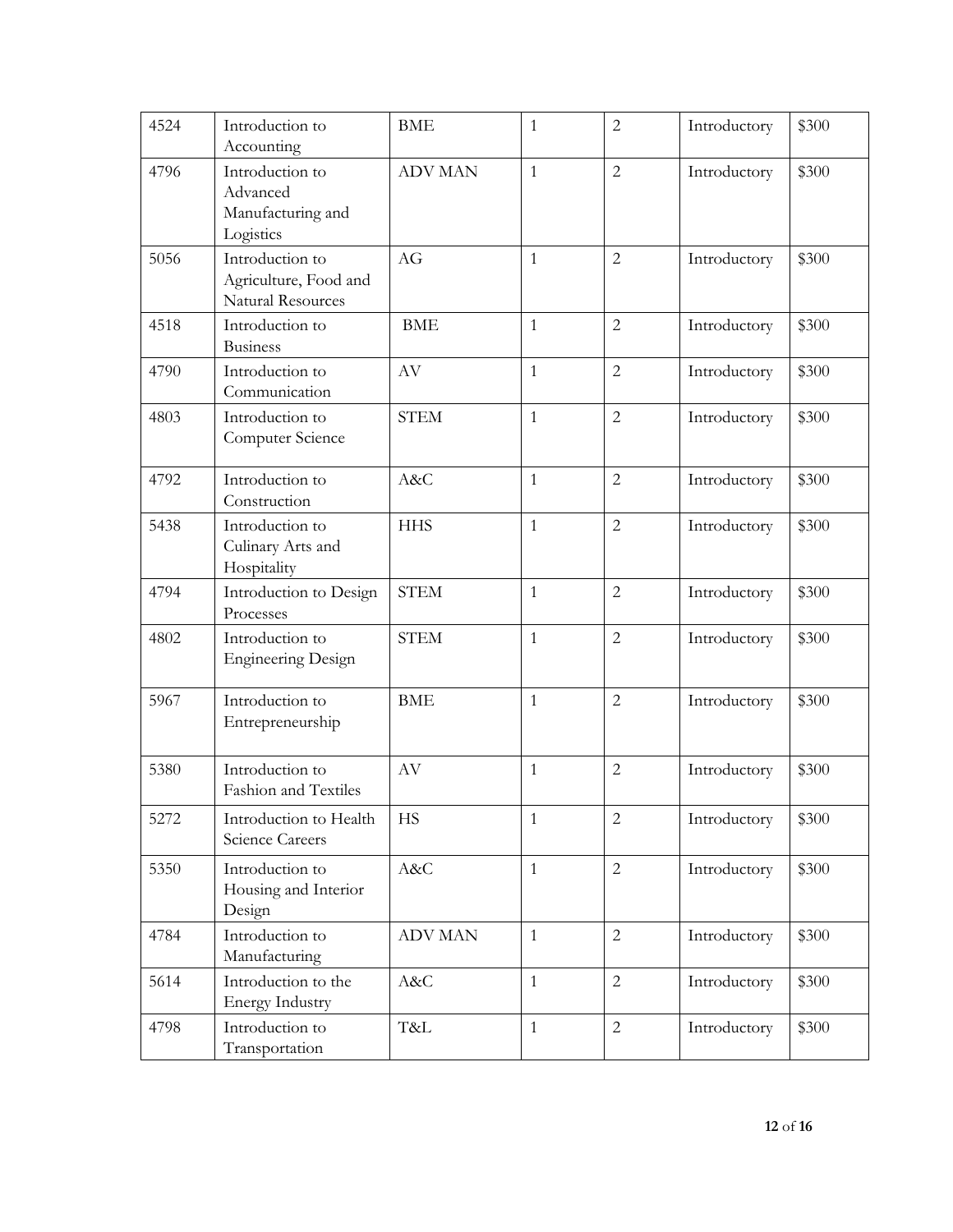| 5136 | Landscape<br>Management I                  | AG                       | $1 - 3$      | 6              | Moderate<br>Value<br>Level 1              | \$400   |
|------|--------------------------------------------|--------------------------|--------------|----------------|-------------------------------------------|---------|
| 5137 | Landscape<br>Management II                 | AG                       | $1 - 3$      | 6              | Moderate<br>Value<br>Level 2              | \$600   |
| 5982 | Marketing in<br>Hospitality and<br>Tourism | <b>BME</b>               | $\mathbf{1}$ | $\overline{2}$ | Moderate<br>Value                         | \$400   |
| 4836 | Mechanical Drafting<br>and Design I        | <b>ADV MAN</b>           | $1 - 3$      | 6              | High Value<br>Level 1                     | \$680   |
| 4838 | Mechanical Drafting<br>and Design II       | <b>ADV MAN</b>           | $1 - 3$      | 6              | High Value<br>Level 2                     | \$1,020 |
| 5217 | Medical Interventions                      | <b>HS</b>                | $\mathbf{1}$ | $\overline{2}$ | High Value<br>Level 2                     | \$1,020 |
| 5274 | Medical Terminology                        | <b>HS</b>                | $\mathbf{1}$ | $\overline{2}$ | Introductory                              | \$300   |
| 5962 | Merchandising                              | <b>BME</b>               | $\mathbf{1}$ | $\mathbf{2}$   | Moderate<br>Value                         | \$400   |
| 5180 | <b>Natural Resources</b>                   | AG                       | $\mathbf{1}$ | $\overline{2}$ | Moderate<br>Value                         | \$400   |
| 5234 | Networking I                               | $\mathcal{I}\mathcal{T}$ | $1 - 3$      | 6              | High Value<br>Level 1                     | \$680   |
| 5245 | Networking II:<br>Cybersecurity Capstone   | $\mathcal{I}\mathcal{T}$ | $1 - 3$      | 6              | High Value<br>Level 2                     | \$1,020 |
| 4588 | Networking II:<br>Infrastructure           | $\mathop{\text{IT}}$     | $1 - 3$      | 6              | High Value<br>Level 2                     | \$1,020 |
| 5257 | Networking II: Servers                     | $\mathcal{I}\mathcal{T}$ | $1 - 3$      | 6              | High Value<br>Level 2                     | \$1,020 |
| 5456 | Nutrition Science<br>Careers I             | <b>HHS</b>               | $1 - 3$      | 6              | Less Than<br>Moderate<br>Value<br>Level 1 | \$200   |
| 5457 | Nutrition Science<br>Careers II            | <b>HHS</b>               | $1 - 3$      | 6              | Less Than<br>Moderate<br>Value<br>Level 2 | \$300   |
| 5170 | Plant and Soil Science                     | AG                       | $\mathbf{1}$ | $\overline{2}$ | Moderate<br>Value                         | \$400   |
| 5782 | Precision Machining I                      | <b>ADV MAN</b>           | $1 - 3$      | 6              | High Value<br>Level 1                     | \$680   |
| 5784 | Precision Machining II                     | <b>ADV MAN</b>           | $1 - 3$      | 6              | High Value<br>Level 2                     | \$1,020 |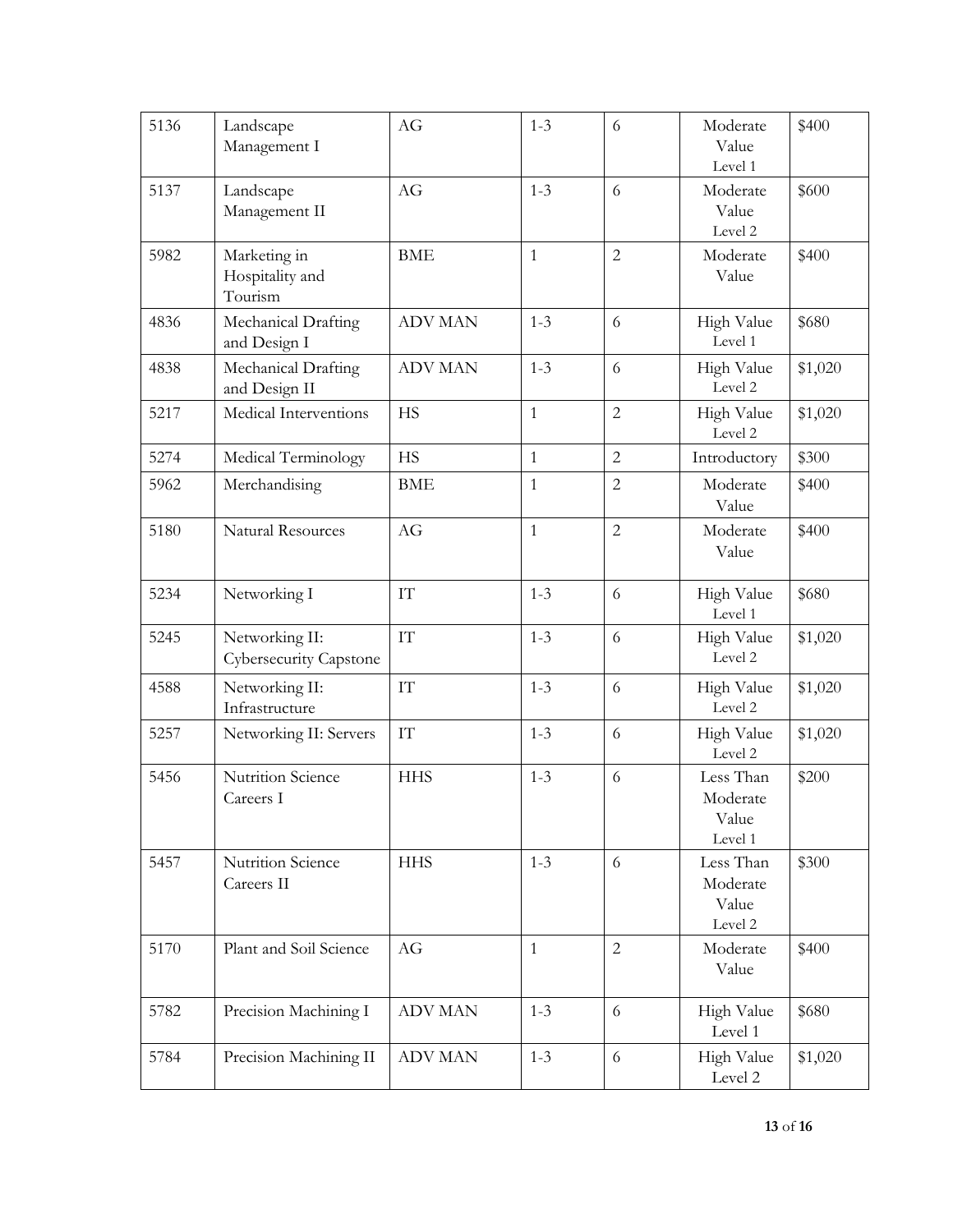| 5394 | Preparing for College<br>and Careers          | <b>CTE</b>     | $\mathbf{1}$ | $\mathbf{1}$   | PCC                                       | \$150   |
|------|-----------------------------------------------|----------------|--------------|----------------|-------------------------------------------|---------|
| 5218 | Principles of<br><b>Biomedical Sciences</b>   | <b>HS</b>      | $\mathbf{1}$ | $\overline{2}$ | High Value                                | \$680   |
| 4562 | Principles of Business<br>Management          | <b>BME</b>     | $\mathbf{1}$ | $\overline{2}$ | High Value                                | \$680   |
| 5644 | Principles of<br>Engineering                  | <b>STEM</b>    | $\mathbf{1}$ | $\overline{2}$ | Moderate<br>Value<br>Level 1              | \$400   |
| 5914 | Principles of Marketing                       | <b>BME</b>     | $\mathbf{1}$ | $\overline{c}$ | Moderate<br>Value                         | \$400   |
| 6154 | Public Safety: Special<br>Topics              | <b>PS</b>      | $1 - 3$      | 12             | Pilot                                     | \$300   |
| 5986 | Radio and Television I                        | AV             | $1 - 3$      | 6              | Less Than<br>Moderate<br>Value<br>Level 1 | \$200   |
| 5992 | Radio and Television II                       | AV             | $1 - 3$      | 6              | Less Than<br>Moderate<br>Value<br>Level 2 | \$300   |
| 5842 | Recreational and<br>Mobile Equipment I        | T&L            | $1 - 3$      | 6              | Less Than<br>Moderate<br>Value<br>Level 1 | \$200   |
| 5844 | Recreational and<br>Mobile Equipment II       | T & L          | $1 - 3$      | 6              | Less Than<br>Moderate<br>Value<br>Level 2 | \$300   |
| 5472 | Residential Property<br>Management Careers I  | <b>HHS</b>     | $1 - 3$      | 6              | High Value<br>Level 1                     | \$680   |
| 5858 | Residential Property<br>Management Careers II | <b>HHS</b>     | $1 - 3$      | 6              | High Value<br>Level 2                     | \$1,020 |
| 4728 | Robotics Design and<br>Innovation             | <b>ADV MAN</b> | $\mathbf{1}$ | $\mathbf{2}$   | Introductory                              | \$300   |
| 5984 | Sports and<br>Entertainment<br>Marketing      | <b>BME</b>     | $\mathbf{1}$ | $\overline{2}$ | Moderate<br>Value                         | \$400   |
| 5918 | <b>Strategic Marketing</b>                    | <b>BME</b>     | $1 - 2$      | $\overline{4}$ | Moderate<br>Value                         | \$400   |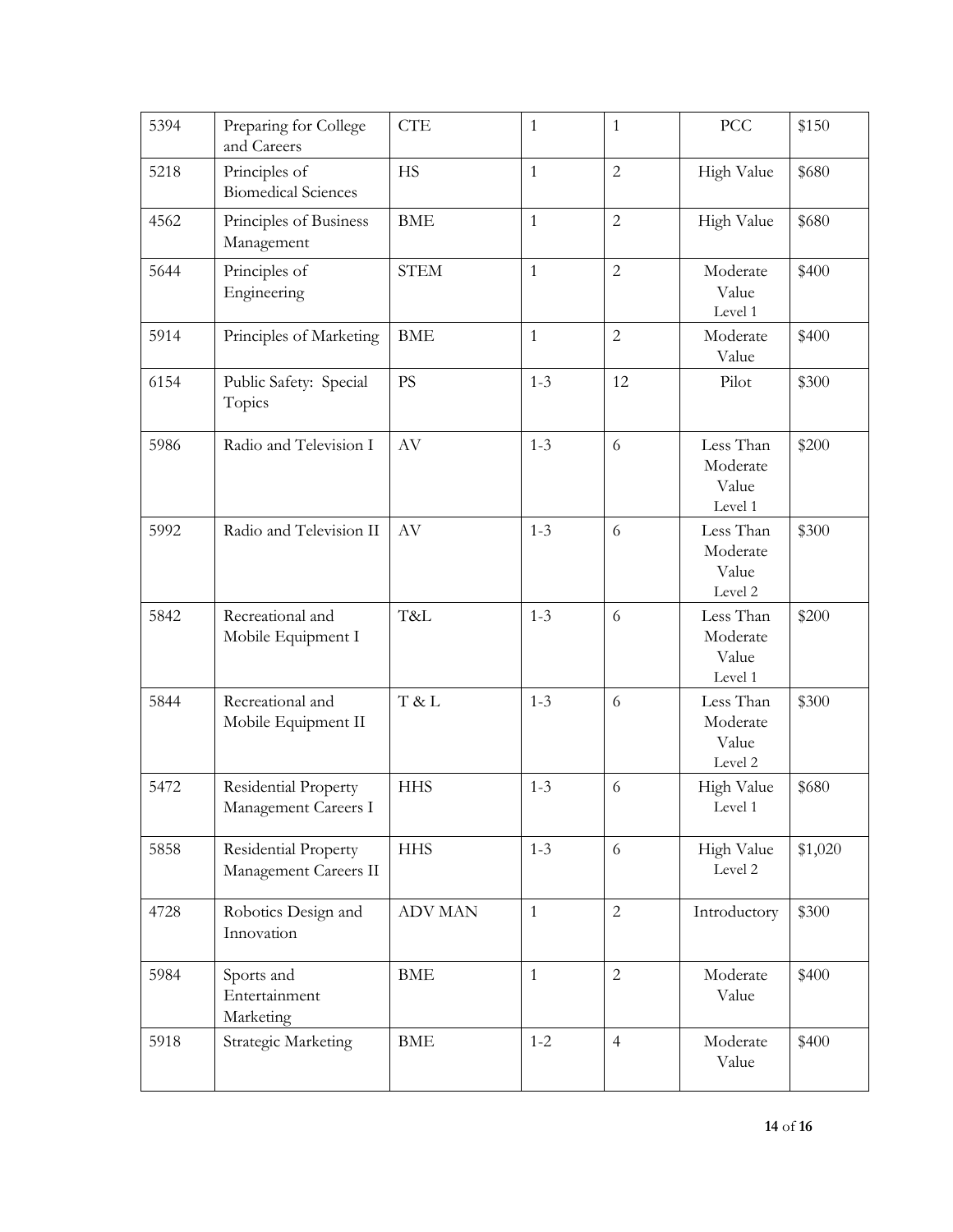| 5601 | Supply Chain<br>Management and<br>Logistics    | T&L            | $1 - 3$      | 6              | High Value                     | \$680   |
|------|------------------------------------------------|----------------|--------------|----------------|--------------------------------|---------|
| 5229 | Sustainable Energy<br>Alternatives             | AG             | $\mathbf{1}$ | $\overline{2}$ | Less than<br>Moderate<br>Value | \$200   |
| 5622 | Tractor/Trailer<br>Operation                   | T&L            | $1 - 3$      | $\mathfrak{Z}$ | High Value                     | \$680   |
| 6156 | Transportation: Special<br>Topics (NEW)        | T&L            | $1 - 3$      | 12             | Pilot                          | \$300   |
| 5211 | Veterinary Careers I                           | <b>HS</b>      | $1 - 3$      | 6              | High Value<br>Level 1          | \$680   |
| 5212 | Veterinary Careers II                          | <b>HS</b>      | $1 - 3$      | 6              | High Value<br>Level 2          | \$1,020 |
| 5602 | Warehouse Operations<br>and Materials Handling | T&L            | $1 - 3$      | 6              | Moderate<br>Value              | \$400   |
| 5776 | Welding Technology I                           | <b>ADV MAN</b> | $1 - 3$      | 6              | High Value<br>Level 1          | \$680   |
| 577  | Welding Technology II                          | <b>ADV MAN</b> | $1 - 3$      | 6              | High Value<br>Level 2          | \$1,020 |
| 5974 | Work Based Learning<br>Capstone                | <b>CTE WBL</b> | $1 - 3$      | 6              | Work Based<br>Learning         | \$500   |

- Any course denoted with an **asterisk (\*)** is a course that completes a concentrator sequence should a student have already completed the first course in that sequence. However, there is no longer a required prerequisite for this particular course. As such, a student can enroll in one of these courses without completing the first in the sequence. If that is the case, the school will not receive persistence funding for such an enrollment and will instead be funded at a **level 1** rate.
- **Area Participation** -number of pupils who travel from the school in which they are currently enrolled to another school to participate in a career and technical education program in which pupils from multiple schools are served at a common location
- **Appeals Process**